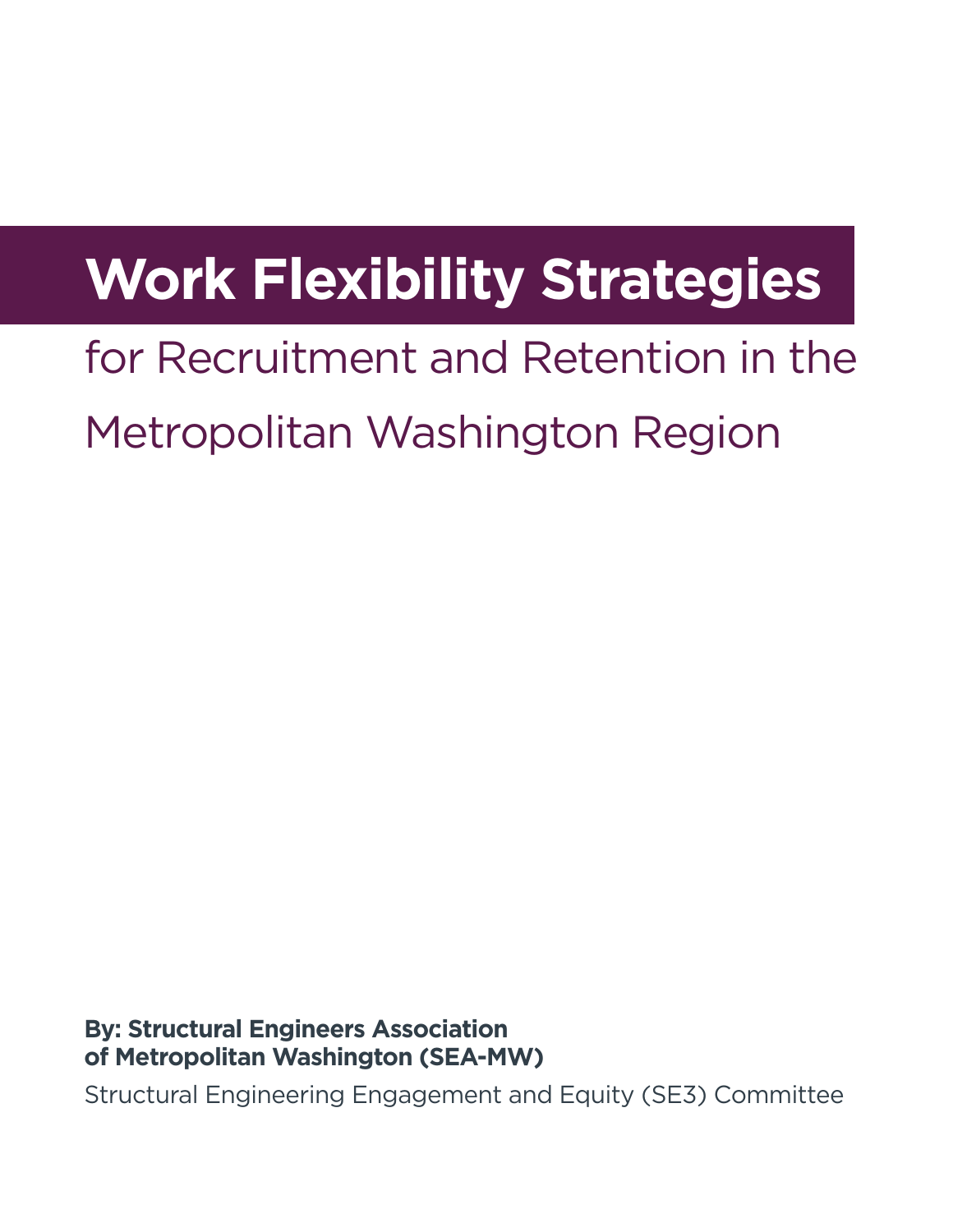# **Contents**

| Introduction                         |    |  |  |
|--------------------------------------|----|--|--|
| Daily or Weekly Schedule Flexibility |    |  |  |
| <b>Working Remotely</b>              | 6  |  |  |
| Overtime                             | 9  |  |  |
| <b>Paid Parental Leave</b>           | 12 |  |  |
| Conclusion                           | 15 |  |  |

This document was developed by members of SEA-MW SE3 Committee. It is offered for your reference and is not intended to represent the single best or only approach. The findings reflect available information at a moment in time, which we hope is of use to SEA-MW members. This document is based on data from the National 2020 SE3 survey (https://www.se3committee.com/publications) as well as an informational poll of SEA-MW SE3 Committee members. Neither the SEA-MW SE3 Committee nor the individual members make any guarantee with regard to its accuracy, completeness or suitability, and they assume no responsibility or liability in connection with the use or misuse of any material. This document should not be construed as legal or financial advice, and users should seek appropriate professional advice to address specific circumstances.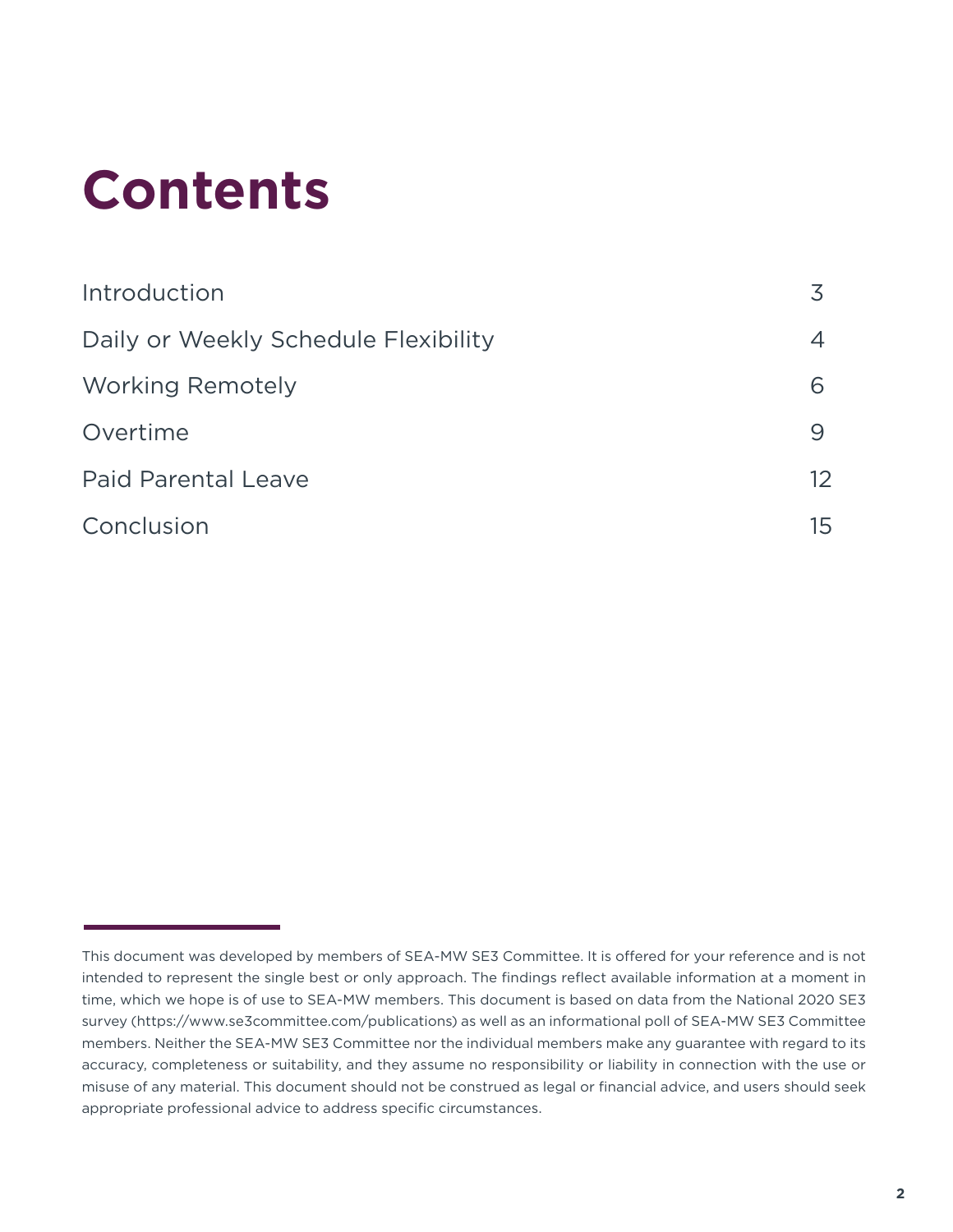# **Introduction**

One of the biggest challenges faced by the structural engineering community is attracting and keeping great talent. Understanding the motivations of qualified structural engineers who leave the profession has been pivotal to the work of the NCSEA Structural Engineering Engagement and Equity Committee (SE3 National) since its creation in 2015. Based on the 2020 SE3 survey, SE3 National published a "Topic Brief" on Work Flexibility, providing insight into the challenges faced by current and former structural engineers. The Brief addresses daily or weekly schedule flexibility, working remotely, overtime, parental leave, and other related topics. SEA-MW's SE3 Committee has synthesized national data and local experience on these topics to provide a summary of the NCSEA 2020 SE3 data and propose strategies to improve recruitment and retention for each topic. In most cases, the strategies and examples are founded on a current policy from structural engineering firms in the Metropolitan Washington area.

Several of the suggested strategies include implementing a formal policy rather than providing a benefit on a strictly case-by-case basis. This lends credibility to benefits which otherwise may not be taken seriously, and is an asset for recruitment, as the benefit can be shown to potential hires. It also ensures that the policy is consistently and equitably offered to all employees and that the benefit is permanent, instead of relying on individual managers to approve it for each employee.

We hope this document facilitates a dialogue between all stakeholders and provides tools or a framework for firms to improve their recruitment and retention. This information was initially presented in the SEA-MW SE3 presentation in September 2021 **(more info here: [https://seamw.org/page-18148\)](https://seamw.org/page-18148).**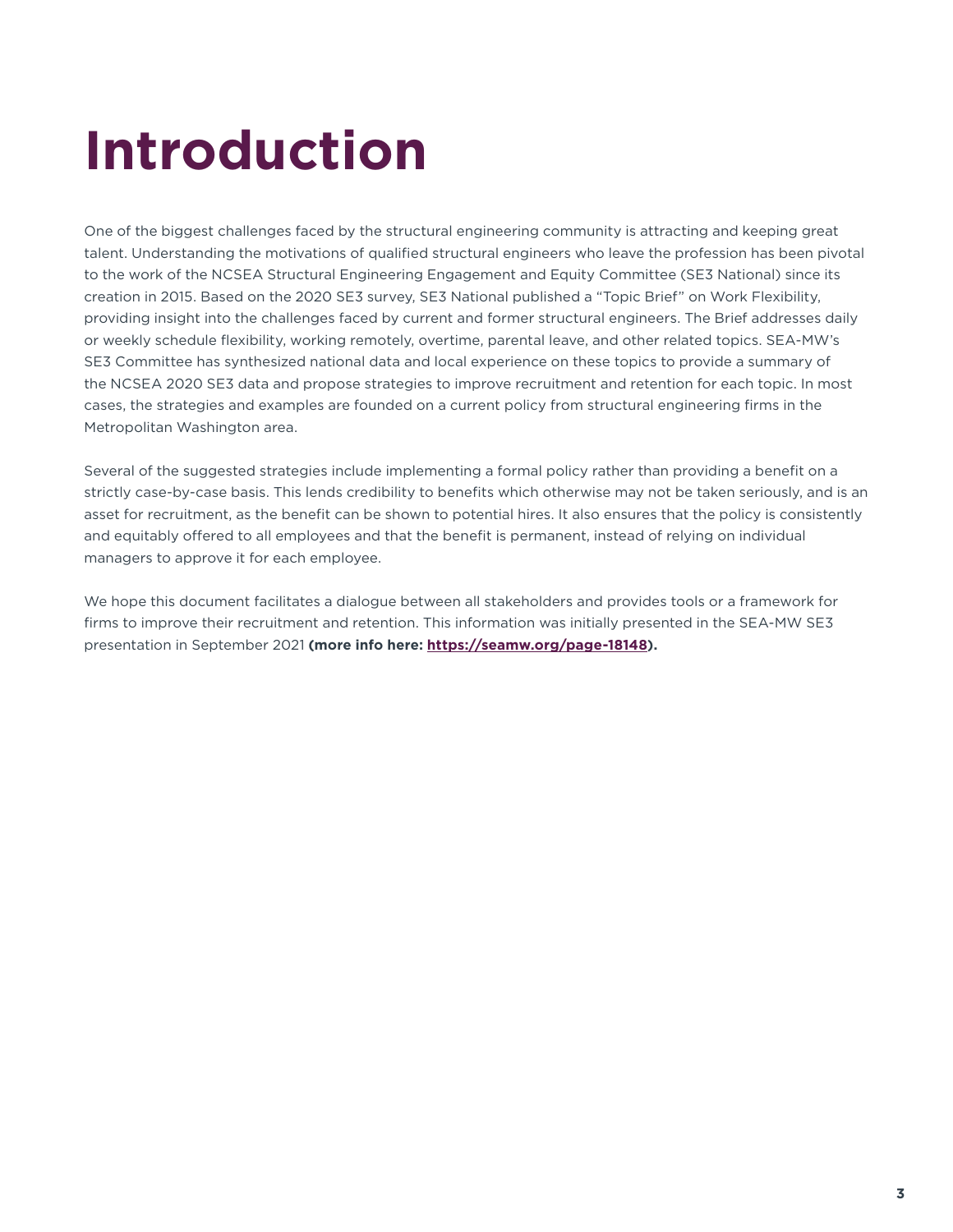## **Daily or Weekly Schedule Flexibility**

SE3 examined work flexibility as it relates to maintaining a satisfactory work-life balance with the ultimate goal of improving talent retention. Based on the SE3 survey conducted in 2020, the highest ranked category for desired work flexibility was daily schedule flexibility (including which hours and how many hours in a given day) and the second highest ranked category was weekly schedule flexibility (including which days and how many days in a week). In a competitive recruiting market, such as the Metropolitan Washington region, providing flexible work schedule options as an established benefit can make a company more attractive.

Within the companies represented by SEA-MW SE3 Committee participants, there is a wide range of flexible work schedule options. Some companies offer either daily schedule flexibility options or weekly schedule options; some companies offer both options. When comparing company policies it seems that smaller companies have less formal policies related to flexible work schedules compared to larger firms. For example, a manager may approve leaving work early one day but no official company policy establishes this privilege and its limits. The SEA-MW SE3 Committee recommends companies of all sizes consider establishing an official flexible work schedule policy that can enhance work-life balance and be used as a recruitment tool.

In the Metropolitan Washington region, an example of daily schedule flexibility is establishing core business hours (5-6 hours per day) and outside of those hours allowing employees to choose when to work the rest of their required daily hours. Establishing core hours during the day ensures that employees are available for meetings and team discussions, but then outside of those core hours they can make decisions that best suit their personal schedule, for instance accommodating care for any dependents.

Weekly schedule flexibility policies can be established on a weekly or bi-weekly basis. On a weekly basis the options could be to work four 10-hour days and have every Friday off or work four 9-hours days and take a halfday off every Friday. Some companies offer this option during the summer only. SEA-MW SE3 recommends providing this benefit all year round. The bi-weekly options are similar to the weekly options but over a twoweek 80-hour period. One example for a structured bi-weekly schedule flexibility option is shown in Table 1. Alternatively, bi-weekly options may be flexible for employees to take any day off within the two-week period.

|        | <b>Monday</b> | Tuesday | Wednesday | <b>Thursday</b> | Friday |
|--------|---------------|---------|-----------|-----------------|--------|
| Week 1 |               |         |           |                 |        |
| Week 2 |               |         |           |                 | Off    |
| Week 3 |               |         |           |                 |        |
| Week 4 |               |         |           |                 | Off    |

**Table 1: Example Bi-weekly Schedule Flexibility (hours worked per day)**

Another weekly schedule flexibility option is to work reduced hours per week defined as working below the industry standard of 40 hours. Companies may opt to provide full benefits for employees working less than 30 hours per week. National data suggests that reduced work schedules correspond to greater work-life-balance satisfaction, which is critical to retention.

All of the daily and weekly schedule flexibility options presented should include discussions and final sign-off from managers. It should be understood employees must be able to fulfill their work responsibilities and obligations including adhering to schedules and deliverable requirements. Managers will likely need to coordinate and stagger schedules so that there is sufficient office coverage to ensure that client support and needs are not impacted.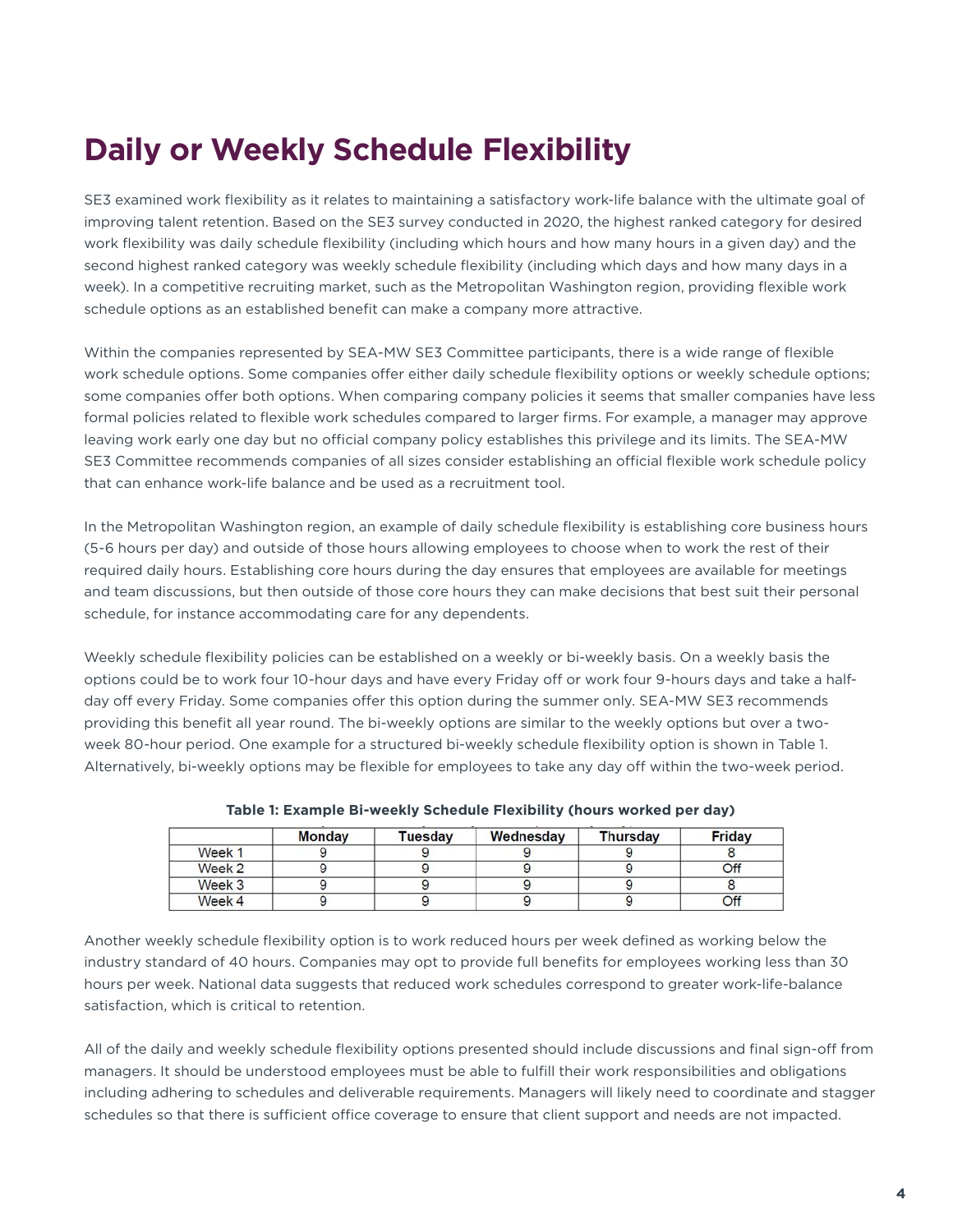### **Daily or Weekly Schedule Flexibility Summary**

- Suggested Strategy: Implement a formal daily and/or weekly schedule flexibility policy.
- Example: For daily schedule flexibility, set core business hours (5-6 hours per day). For weekly schedule flexibility, provide flexibility in how many hours are worked in a day to then allow for half or full days off on a weekly or bi-weekly basis or work reduced hours per week from the industry standard of 40 hours.
- SE3 Data to Support Recommendation:
	- The highest ranked category for desired work flexibility was daily schedule flexibility.
	- The second highest ranked category was weekly schedule flexibility.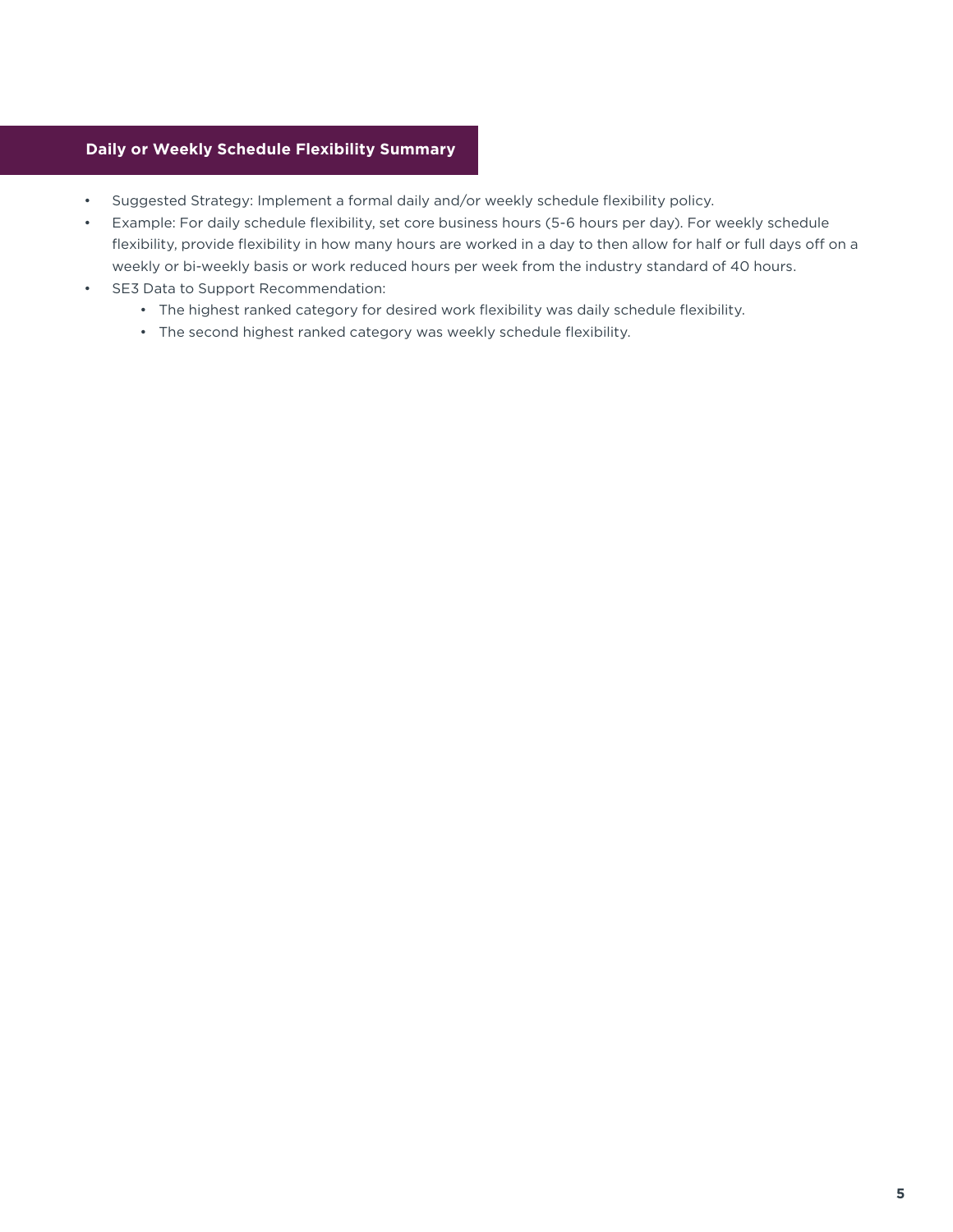## **Working Remotely**

Before March 2020, there was a common sentiment among practicing engineers that everyone needed to be physically together in the office to perform effectively. Remote work privileges were selectively granted on a negotiated basis, to staff with extenuating circumstances such as long commutes or dependent care obligations. These individuals negotiated the terms of their flexible schedules with their managers. The 2020 SE3 survey collected information from April through June of 2020 and provides key insights into how quickly our industry changed. The COVID pandemic forced businesses to test working remotely. The purpose of this section is to share some strategies and considerations for a hybrid-remote workplace, which includes some combination of in-person and remote workdays. This document does not address work productivity or epidemiological best practices for returning to in-person work.

The SE3 survey found that pre-COVID, a majority of respondents (70%) reported rarely or never working from home, but at the time of filling out the survey, 91% of respondents reported that they were working from home (see Figure 1). Additionally, the majority of respondents (80%) self-reported that their opinion of remote work during COVID was better or similar to their opinion pre-COVID. Although this information was collected (in retrospect) relatively early into the COVID pandemic, it suggests that remote work is becoming more acceptable in our industry.



#### **Figure 1: Percentage of Respondents who Worked from Home Pre-COVID and During COVID**

Looking beyond COVID, the SEA-MW SE3 Committee encourages local firms to be thoughtful about their remote work policy and allow for a hybrid-remote workplace. Previously, some local firms had formal remote work policies that were granted on a case-by-case basis. Although some individuals had success with working from home, others felt disconnected from the rest of their office since the default was in-person. At the start of the pandemic, most local firms successfully transitioned to remote work. Many firms are now implementing a hybridremote workplace. Moving forward, remote work policies should be comprehensive instead of being available on a case-by-case basis. A suggested strategy is to implement a formal hybrid remote policy allowing remote work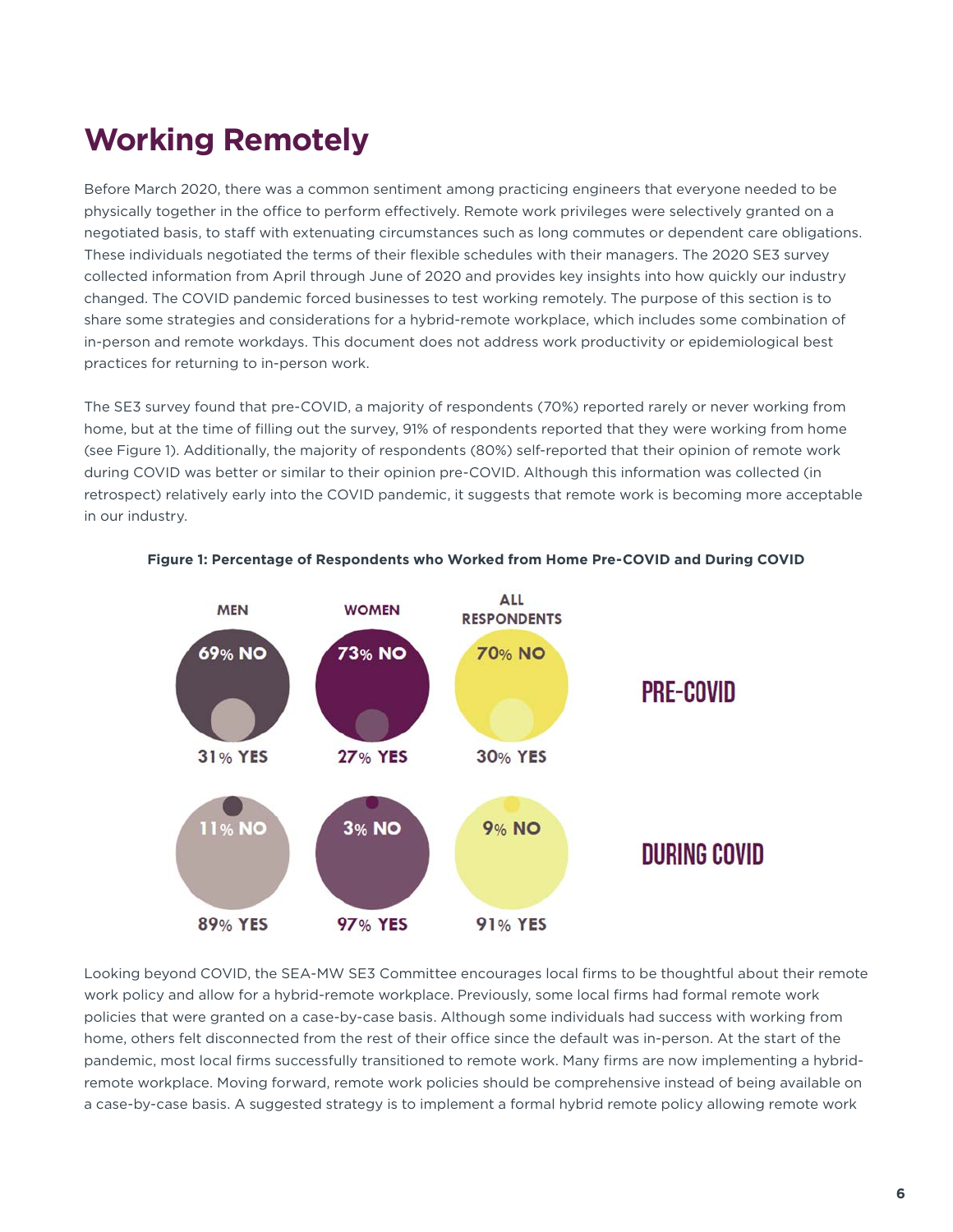flexibility for all employees. Within the hybrid-remote policy, firms may allow work from home outside of preestablished core days when the employee is in the office (2 to 4 days per week). Alternatively, firms can provide a specified number of remote days per year or week for employees to use at their discretion, rather than a fixed weekly schedule.

Each office should decide what activities are best suited for in-person days. Although structural engineers work on a variety of tasks, this conversation will help each office create the framework for how to approach a hybridremote workplace. For example, in-person core days could be reserved for specific activities such as page turns, project team meetings, or office-wide meetings. Additionally, to encourage in-person collaboration, one local firm is working on blocking out external meetings during core hours one day per week.

Discussions should consider effects on training new employees, hosting meetings, and communication. The SE3 survey found that staff and entry level engineers were more likely to report a worse opinion of working remotely. Since newer staff and less experienced engineers benefit from frequent in-person interactions with managers, having in-person check-in meetings with newer staff should be a priority for the in-person workdays. Blocking out external meetings during certain times may help to promote these in-person interactions, as discussed in the previous paragraph. This will also provide availability for all team members to have regular check-ins to discuss project goals and priorities. When setting up meetings, whether internal or external, it is important to establish the goals of the meeting and confirm that available technology can support these needs. For example, if many team members are together in a conference room with a few remote members, it can be difficult for the remote members to be fully engaged or even hear the full discussion. As a team, they can decide if all team members should participate from their individual workstation or invest in an audio system that can pick up individual voices in the conference room. If a discussion involves sketching on physical drawings, the conference room could also have a camera to share this view to the video participants or the sketches are drawn on a computer or tablet that can be shared. In addition to meetings, communication in general is critical for maintaining a hybrid-remote workplace. Individuals should have a predetermined method for communicating on office days and remote days to the entire team, office, or company as well as having communication platforms that allow quick video chats and screen sharing to facilitate communication with remote employees.

While every company and every employee has different needs, tasks, and experiences, a strategy for employee retention includes firms providing formal guidance to employees during this transition period as well as moving forward by issuing a formal hybrid-remote work policy, clearly outlining the requested number of work days in the office and the goals for those days.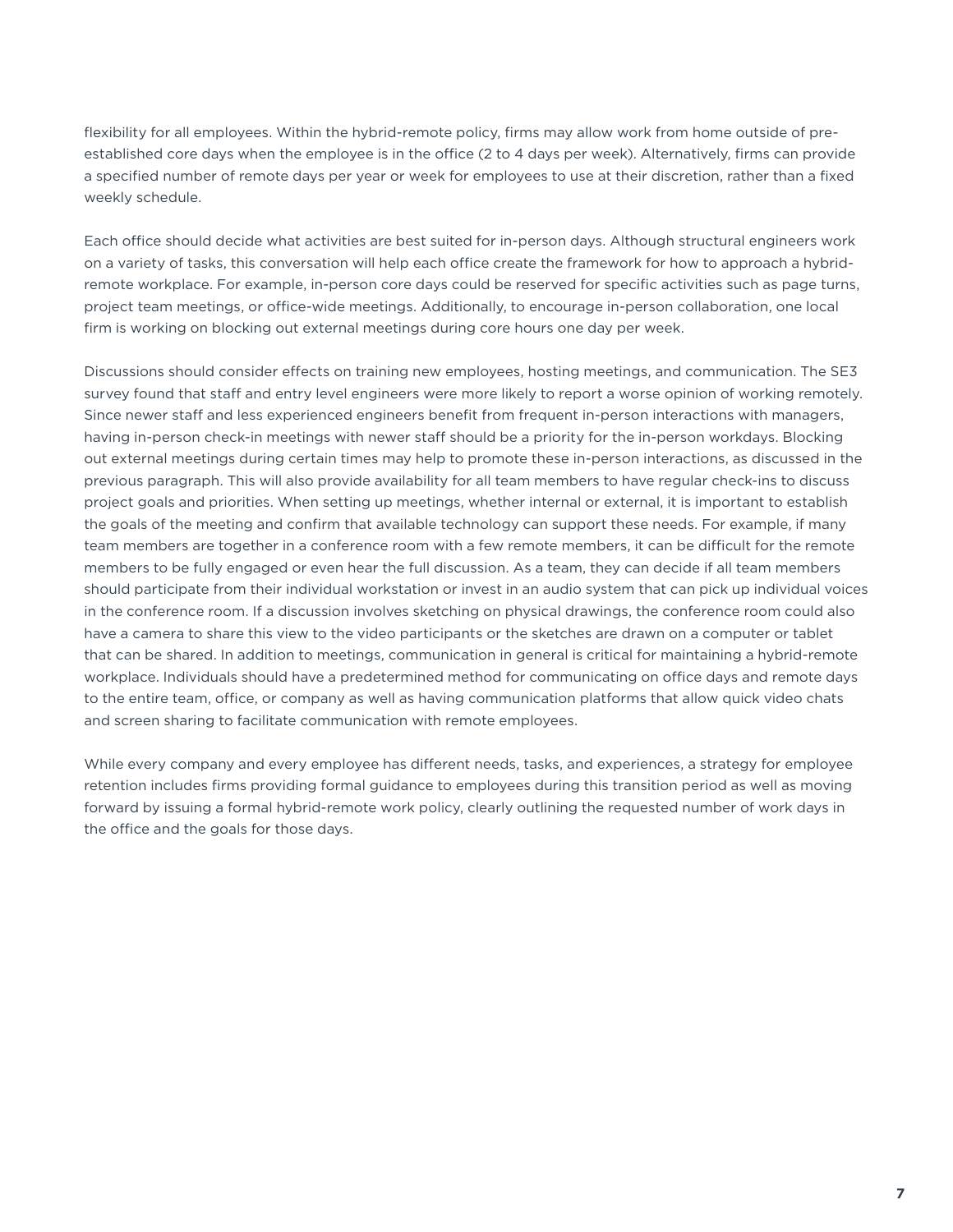### **Working Remotely Summary**

- Suggested Strategy: Implement a formal hybrid-remote work policy.
- Example: Allow remote work flexibility outside of pre-established core days when office attendance is mandatory (2 to 4 days per week).
- SE3 Data to Support Recommendation:
	- Pre-COVID, a majority of respondents (70%) reported rarely or never working from home, but at the time of the 2020 survey, 91% of respondents reported that they were working from home.
	- The majority of respondents (80%) indicated that their opinion of remote work during COVID was better or similar to their opinion pre-COVID.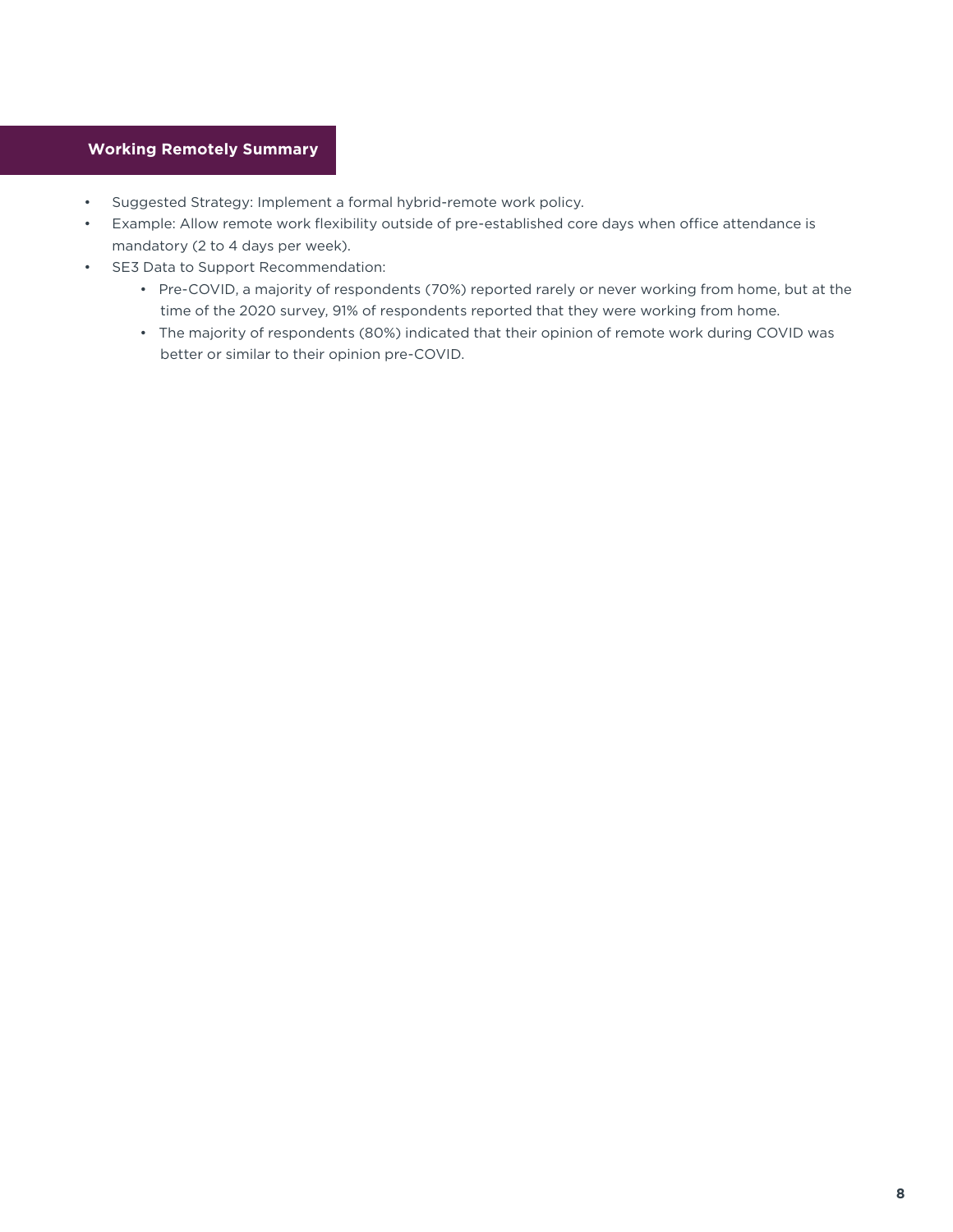## **Overtime**

Overtime is common and expected for most structural engineering consultants. However, significant overtime is known to impact employee fatigue/burnout, retention, and quality of life as well as quality of work. The 2020 SE3 survey found that the most common reasons respondents consider leaving the profession are to reduce stress and improve work-life balance (see Figure 2). A thoughtful overtime policy can help address these aspects and improve retention.



#### **Figure 2: Reasons Respondents Have Considered Leaving the Profession**

National studies found that productivity per hour decreases as hours worked per week increase. At 55-70 hours per week, the marginal production from each additional hour is less than the productivity loss across the work week. In other words, working more time has a net-negative effect on total work performed<sup>1</sup>. The impact on productivity per hour is less in the 40-50 hour range. In the SE3 results, the typical work week varies by position with a greater share of respondents working over 50 hours at higher levels of management, as shown in Figure 3.

<sup>1</sup> Sehgal, Kabir and Chopra, Deepak. "Stanford Professor: Working This Many Hours a Week is Basically Pointless. Here's How to Get More Done: By Doing Less" cnbc.com. 20 Mar, 2019.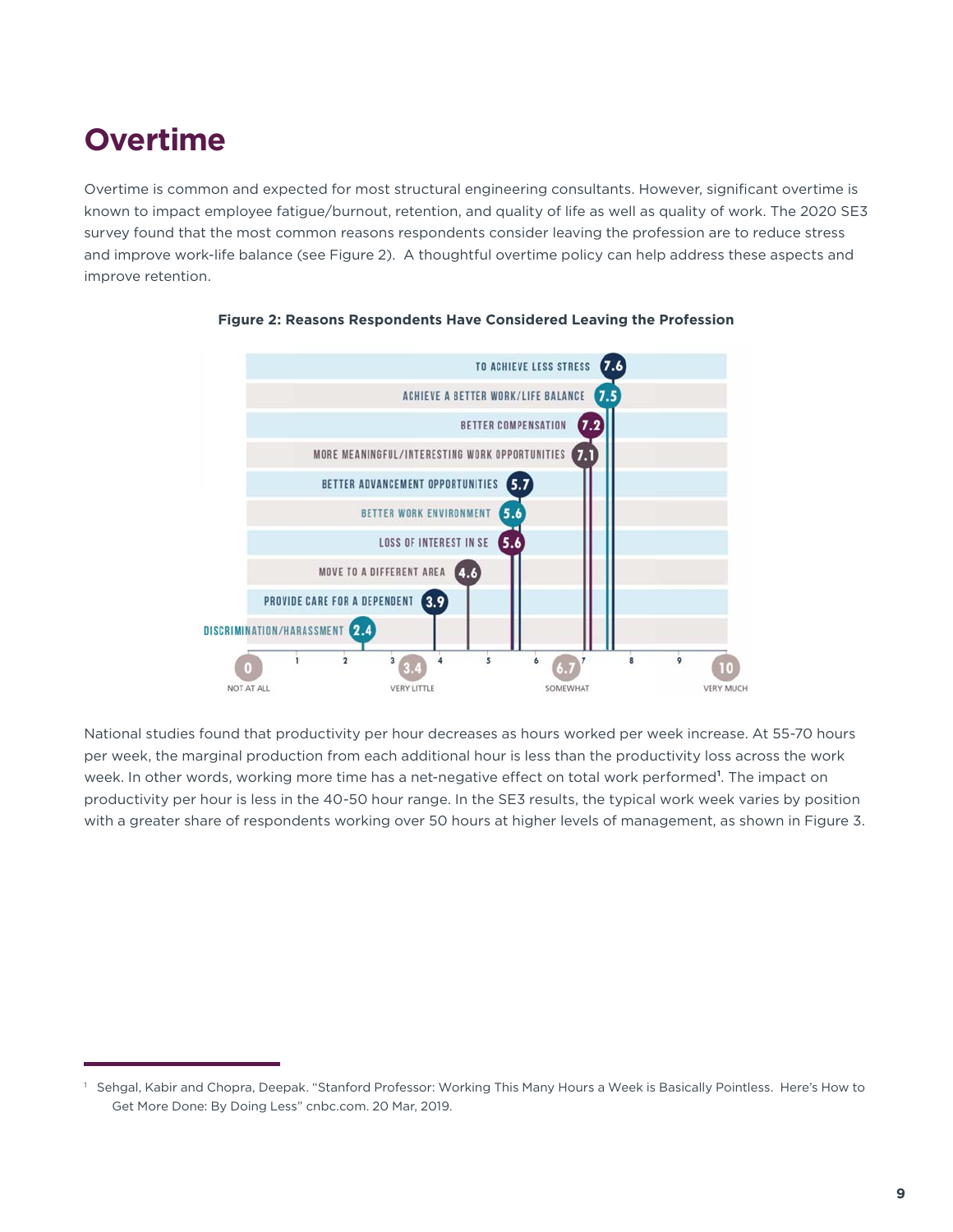

### **HOURS WORKED BY POSITION**

The survey also asked participants to rate their satisfaction with work-life balance. 18% reported being dissatisfied or very dissatisfied with work-life balance while 23% were neutral (59% were satisfied or very satisfied). Satisfaction ranged from 55% to 64% by position, with entry level and owner/principal level expressing the highest levels of satisfaction. The 2020 survey also found that a majority of respondents thought highly of policies for reduced schedules (see "Daily or Weekly Schedule Flexibility" section) and leaves of absence. This trend held among both men and women.

A majority of SE3 respondents (61%) believe that engineers without dependents should be more available to work overtime. The strongly held position of the SEA-MW SE3 Committee–many of whom have dependents–is that overtime prioritization based on demographic factors is not acceptable. Instead, managers should communicate with their employees about goals and availability, and should schedule overtime commitments based on employee preference.

Most firms do not set quantitative metrics for excessive overtime. A strategy to improve retention includes monitoring overtime on a weekly and/or monthly basis and tracking targets. One mid-size DC Metro Region firm sets internal targets or goals for maximum overtime. They monitor and evaluate overtime taking into account two goals: 9% max monthly overtime across all employees and 30% max weekly overtime for any single employee. This discourages over assigning work and helps to keep productivity, engagement, and employee satisfaction high.

Companies should consider implementing explicit overtime policies appropriate to the culture and recruitment goals of that firm. In addition, it is critical to keep up with hiring and cultivate transparency around work hours to prevent undocumented overtime and foster realistic project budgeting and staffing. In situations where no policy applies, it is important for managers to solicit and consider employee preferences when assigning overtime.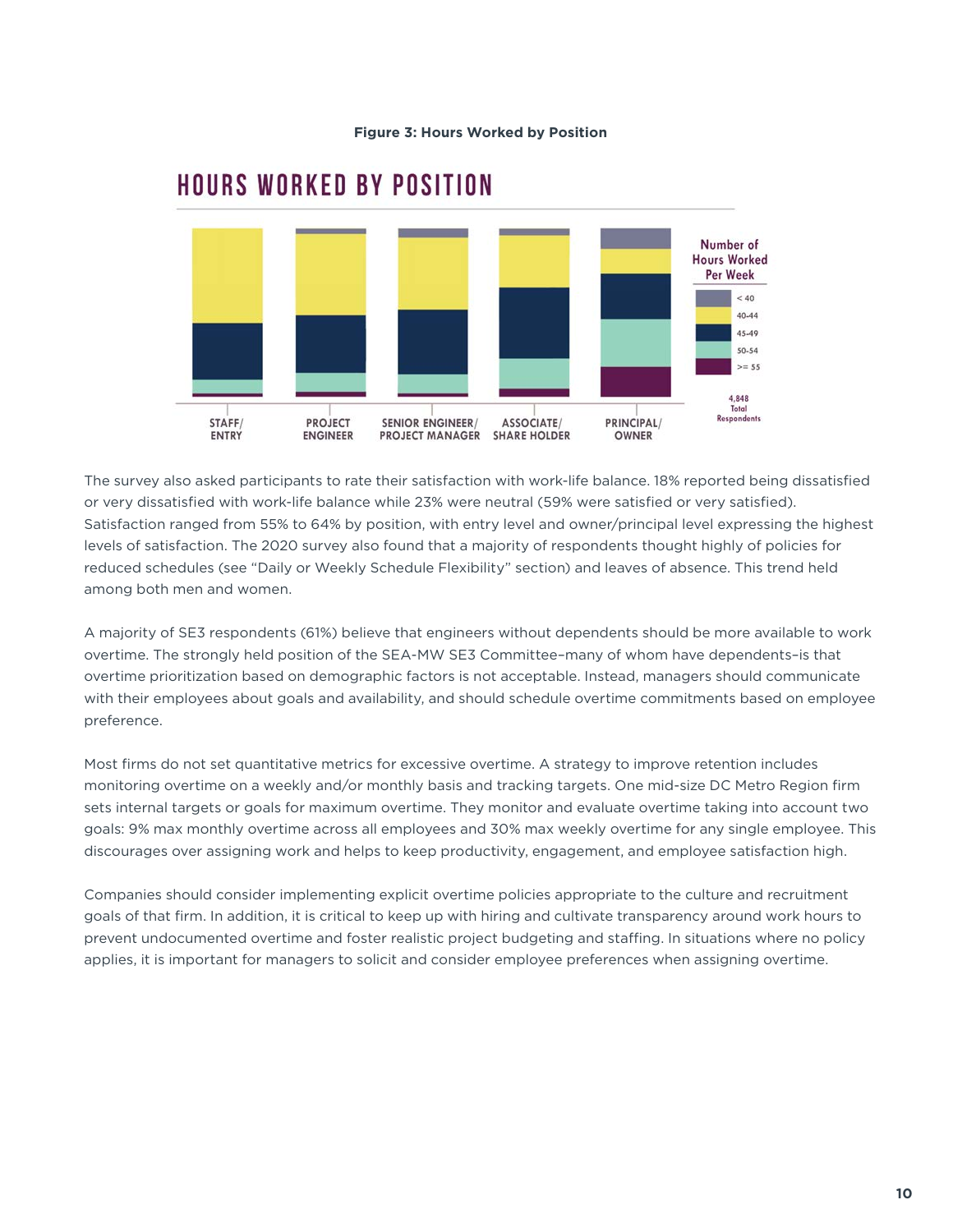### **Overtime Summary**

- Suggested Strategy: Monitor overtime on a weekly or monthly basis. Set maximum hour targets and clearly communicate them with all staff.
- Example: Set internal targets that no individual works more than 30% overtime in a single week and the average of the group does not exceed 10% overtime per month.
- SE3 Data to Support Recommendation:
	- Work-life balance and stress are the top reasons survey respondents have considered leaving the profession.
	- Reduced working hours is correlated to work-life balance satisfaction.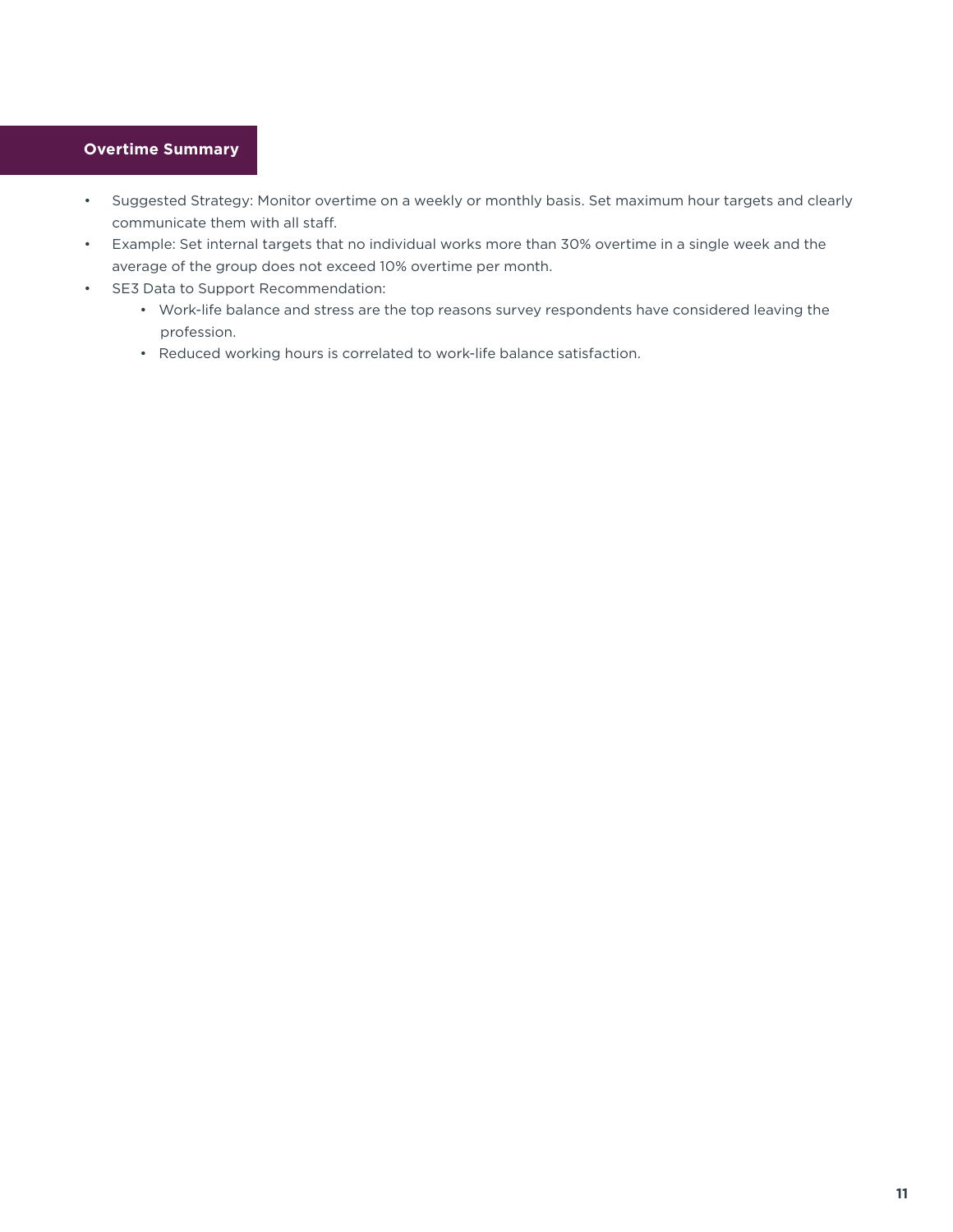## **Paid Parental Leave**

Only 4% of National SE3 2020 survey respondents consider their firms "supportive of employees with dependents" (see Figure 4). A strategy for recruitment and retention for firms of all sizes is to have appealing paid parental leave policies as well as internal programs to ensure potential parents are supported and not subject to discrimination**2**. Additionally, the parental leave policy should be inclusive of every employee to ensure that all parents can successfully balance work and family. This section does not discuss the impact of longduration absences on other team members, although the flexibility options discussed throughout this document can facilitate better planning and adaptation to many challenging situations.

#### **Figure 4: Respondents Opinions of if their Employers are Supportive of Employees with Dependents**



#### **A summary of the 2020 SE3 survey findings on Children and Dependent Care is as follows:**

- The percentage of employees with children increases with every level of seniority. At all staff levels, male respondents are more likely to have children than female respondents. 55% of male respondents have children, compared to only 33% of female respondents.
- Female respondents (87%) were more than twice as likely as male respondents (42%) to report being responsible for at least half of their dependent care.
- Of respondents providing dependent care, 61% of women felt it had a negative impact on their careers compared to only 16% of men.
- 57% of women reported choosing between work and caregiving often or always, as compared to 20% of men (see Figure 5).

<sup>&</sup>lt;sup>2</sup> FMLA (Family Medical Leave Act) provides job protection of 12 weeks of leave for employees in firms with 50 or more employees within 75 miles. While this job security is extremely important, this section focuses on paid parental leave, not job security.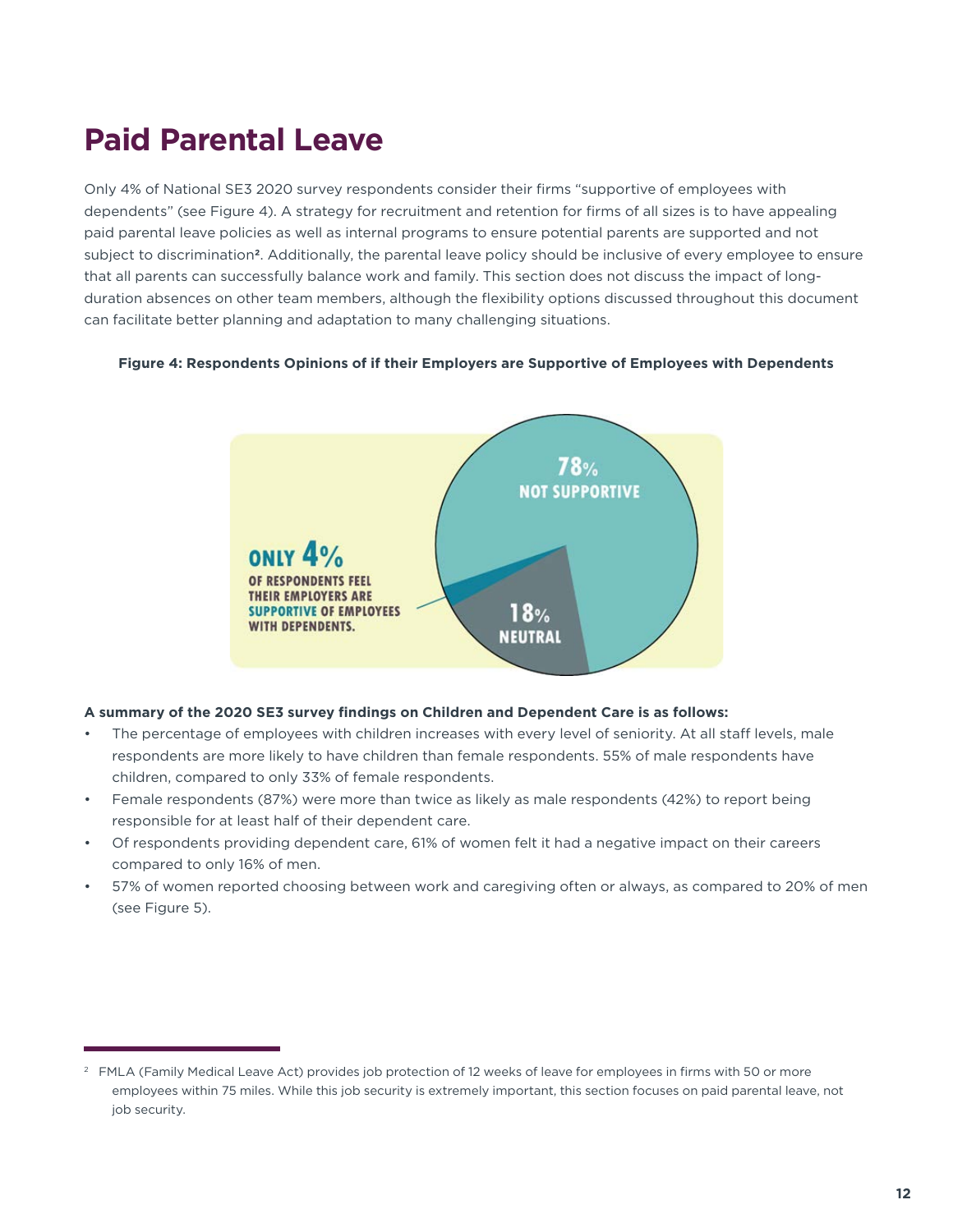

#### **Figure 5: Respondents' Choice Between Work and Caregiving**

With many mid-career structural engineers and engineering graduates drawn away from our industry by attractive benefits in tech and government, improving paid parental leave policies is a promising strategy to enhance retention in structural engineering. The Federal Employee Paid Leave Act implemented in October 2020 provides 12 weeks of full pay for all federal employees with a qualifying birth of a child or placement of a child for adoption or foster care**3**. Many firms in the tech industry have parental leave policies with up to 16 or more weeks at 100% pay**4**. In the Metropolitan Washington structural engineering community, paid parental leave is generally much less. Some firms provide up to six weeks at 100% pay for all parents and additional pregnancy related leave totaling ten weeks at 100% pay for birth parents, while others lack a formal policy**5**.

Firms should consider a 100% paid combined medical and parental leave policy of between 12 and 18 weeks (not including any regular Paid Time Off provided to employees) to be used within a year with the goal of increasing toward the World Health Organization recommendation of 18 weeks of maternity leave**6**. The SEA-MW SE3 Committee recommends offering parental leave to any new parent at 100% pay for at least six weeks. Recognizing medical recovery from birth, total medical and parental leave may result in a longer duration leave for birth parents.

Survey data indicates that mothers are twice as likely to be responsible for at least half of their dependent care. Parental leave for all employees provides an opportunity for more balanced dependent care between parents early in a child's life with the goal of also reducing the percentage of women who report choosing between work and caregiving often or always (currently almost three times more often than men). By creating policies to facilitate equitable leave between parents, the SEA-MW SE3 Committee expects that the percentage of qualified women able to remain in the profession after having children will increase, to be more comparable to the percentage of men with children. In addition, to ensure effective use of paid parental leave, and to go beyond leave policies in showing support for parents, firms should consider strategies for fostering a supportive culture before, during, and after leave.

<sup>&</sup>lt;sup>3</sup> United States Department of Labor. "Paid Parental Leave." https://www.dol.gov/general/jobs/benefits/paid-parental-leave. Accessed 7 March, 2022.

<sup>4</sup> Nickelsburg, Monica. "Tech Companies Are Doubling down on Family Leave to Improve Recruiting and Diversity." GeekWire, 24 Apr. 2019, https://www.geekwire.com/2019/tech-companies-doubling-family-leave-improve-recruiting-diversity/.

<sup>5</sup> It should be noted that all employers within DC are required to provide a certain amount of paid parental leave under the DC Paid Medical Leave Act. See link for more information: https://dcpaidfamilyleave.dc.gov/

<sup>6</sup> World Health Organization. "Breastfeeding and Family-Friendly Policies." July 2019, https://apps.who.int/iris/rest/ bitstreams/1239848/retrieve.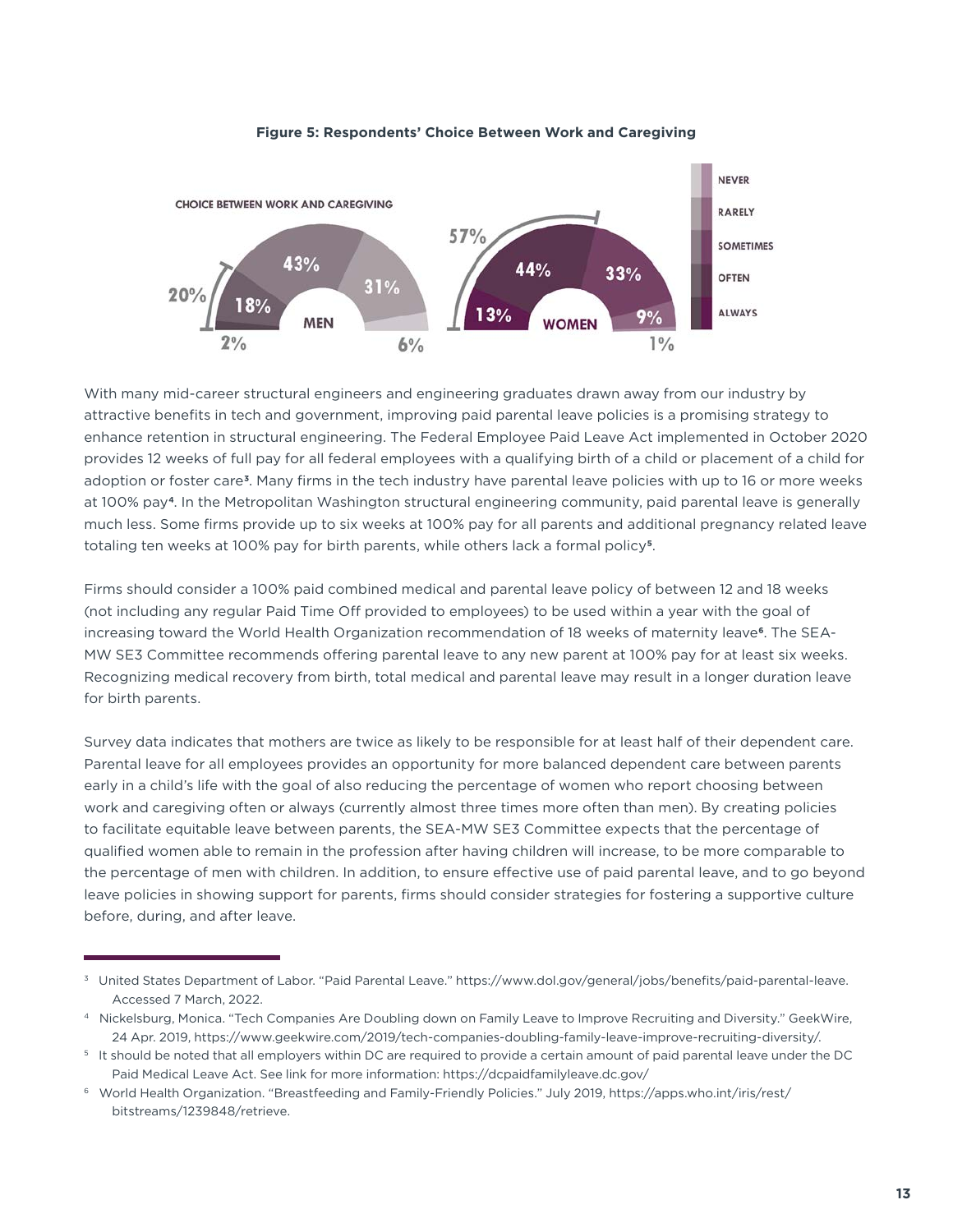### **Parental Leave Summary**

- Suggested Strategy: Have a paid parental leave policy for all employees.
- Example: A minimum of six weeks parental leave at 100% pay for all parents and combined medical and parental leave totaling twelve to eighteen weeks at 100% pay for birth parents.
- SE3 Data to Support Recommendation:
	- Only 4% of the survey respondents consider their firms supportive of employees with dependents.
	- Of respondents providing dependent care, 61% of women felt it had a negative impact on their careers compared to 16% of men.